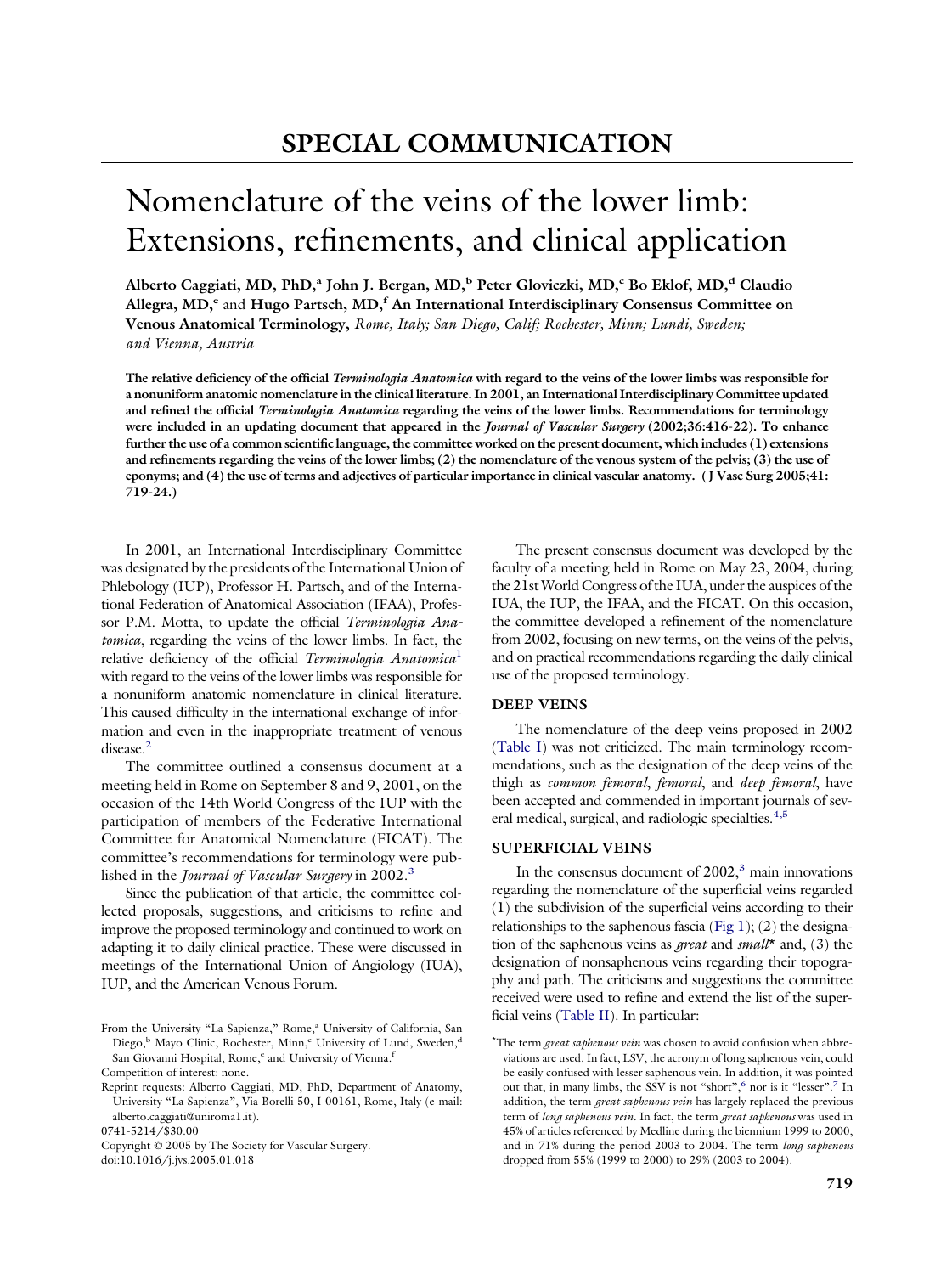<span id="page-1-0"></span>**Table I.** Nomenclature of the deep veins

|             | Common femoral vein                                                              |  |  |  |  |  |
|-------------|----------------------------------------------------------------------------------|--|--|--|--|--|
|             | Femoral vein                                                                     |  |  |  |  |  |
|             | Deep femoral vein                                                                |  |  |  |  |  |
| THIGH       | Deep femoral communicating veins<br>(accompanying veins of perforating arteries) |  |  |  |  |  |
|             | Medial circumflex femoral vein                                                   |  |  |  |  |  |
|             | Lateral circumflex femoral vein                                                  |  |  |  |  |  |
|             | Sciatic vein                                                                     |  |  |  |  |  |
| <b>KNEE</b> | Popliteal vein                                                                   |  |  |  |  |  |
|             | Genicular venous plexus                                                          |  |  |  |  |  |
|             | Sural veins                                                                      |  |  |  |  |  |
|             | • Soleal veins                                                                   |  |  |  |  |  |
|             | • Gastrocnemius veins                                                            |  |  |  |  |  |
|             | Medial gastrocnemius veins                                                       |  |  |  |  |  |
| LEG         | Lateral gastrocnemius veins                                                      |  |  |  |  |  |
|             | Intergemellar vein                                                               |  |  |  |  |  |
|             | Anterior tibial veins.                                                           |  |  |  |  |  |
|             | Posterior tibial veins                                                           |  |  |  |  |  |
|             | Fibular or peroneal veins                                                        |  |  |  |  |  |
|             | Medial plantar veins                                                             |  |  |  |  |  |
|             | Lateral plantar veins                                                            |  |  |  |  |  |
| <b>FOOT</b> | Deep plantar venous arch                                                         |  |  |  |  |  |
|             | Deep metatarsal veins (plantar and dorsal)                                       |  |  |  |  |  |
|             | Deep digital veins (plantar and dorsal)                                          |  |  |  |  |  |
|             | Pedal vein                                                                       |  |  |  |  |  |



**Fig 1.** *A,* Axial computed tomography scan of the thigh. The greater saphenous vein *(\*)* and the saphenous accessories *(arrows)* course in different planes, separated by the saphenous fascia *(arrowheads)*. **B,** Axial section from a cadaveric limb showing the close relationships of the great saphenous vein *(\*)* with the saphenous fascia *(arrowheads)* and the underlying muscular fascia *(MF)*. *SL*, Saphenous ligament.

**Sapheno-femoral junction, sapheno-popliteal junction.** The terms *sapheno-femoral junction* (SFJ) and *saphenopopliteal junction* (SPJ) and their valves [\(Fig](#page-2-0) 2) have been included in the official nomenclature because they are anatomically correct, clinically appropriate, and not misleading. However, there is no agreement in the literature with regard to the anatomic extent of the SFJ and SPJ, because a clear anatomic definition is lacking. From the strict anatomic sense

#### **Table II.** Nomenclature of the superficial veins

Great saphenous vein Sapheno-femoral Junction Terminal valve Preterminal Valve External pudendal vein Superficial circumflex iliac vein Superficial epigastric vein Superficial dorsal vein of clitoris or penis Anterior labial veins Anterior scrotal veins Anterior accessory of the great saphenous vein Posterior accessory of the great saphenous vein Superficial accessory of the great saphenous vein Small saphenous vein Sapheno-popliteal junction Terminal valve Preterminal valve Cranial extension of the small saphenous vein Superficial accessory of the small saphenous vein Anterior thigh circumflex vein Posterior thigh circumflex vein Intersaphenous veins Lateral venous system Dorsal venous network of the foot Dorsal venous arch of the foot Superficial metatarsal veins (dorsal and plantar) Plantar venous subcutaneous network Superficial digital veins (dorsal and plantar) Lateral marginal vein Medial marginal vein

of the word *junction*, SFJ and SPJ would correspond only to the saphenous openings with the terminal valve† contained in them. The role of these valves is to prevent reflux from the femoral or popliteal veins, and they can also be located a few millimeters distal to the opening (subterminal location of the terminal valve).<sup>8</sup>

However, since the terms SFJ and SPJ have been introduced,<sup>9</sup> they have been considered to be more extended than indicated by the anatomic concept of "junction" (Fig 1). From classic<sup>9-11</sup> and more recent papers on the anatomy, physiology, and pathophysiology of these junctions,  $12-15$  it can be determined that both the SFJ and the SPJ extend distally along the saphenous trunks to the penultimate preterminal valve.‡This valve islocated 3 to 5 cm below the terminal valve—distal to the termination of the saphenous junctional tributaries—to prevent reflux from these veins into the saphenous trunk when the terminal valve is closed.<sup>12,13</sup>

The proximal level of the SFJ and SPJ corresponds to the valve located proximal to the saphenous opening (suprasafenic valve), because it has a pivotal role in junctional hemodynamics.<sup>16</sup> The distal limit of the SFJ and SPJ has never been established, but it was proposed that it corresponds to the valve placed distal to the saphenous opening (infrasaphenic valve), $17$  whose possible hemodynamic role is still to be defined.

<sup>†</sup> We do not recommend to use of the terms *ostial* and *junctional* valve, even if anatomically correct.

<sup>‡</sup> We do not recommend use of the terms *subostial, preostial, prejunctional,* or *subterminal* valve, even if anatomically correct.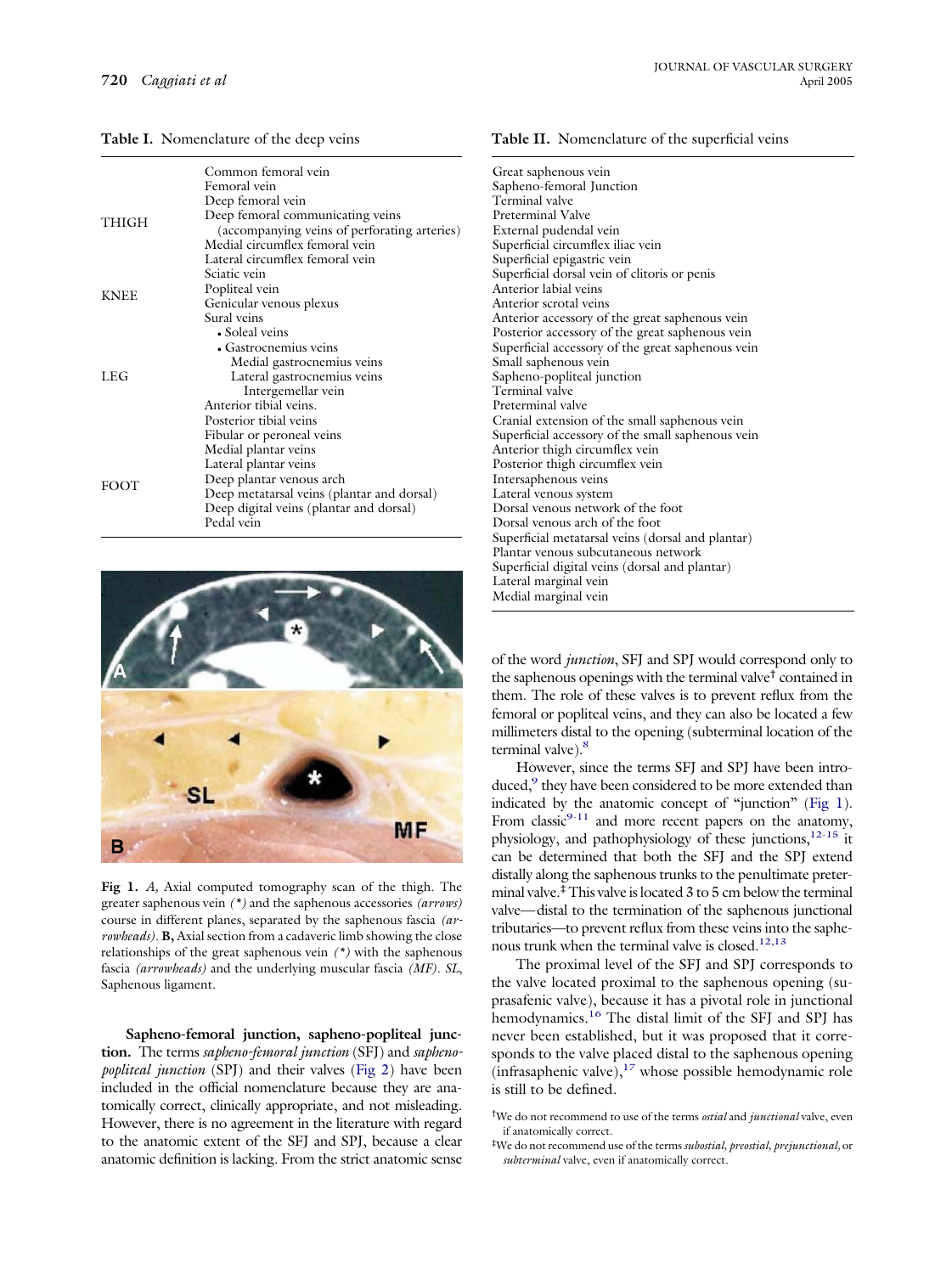<span id="page-2-0"></span>

**Fig 2.** *A,* Schematic representation of the hemodynamic role of the sapheno-femoral junction (SFJ) valves (modified from Pieri et al, 1995). **B,** The first exhaustive representation of the SFJ with its valves. Modified from the *De Venarum Ostiolis*, of Jeronimus Fabricius Ab Acquapendente, Venice, 1603. *TV,* Terminal valve; *PTV,* preterminal valve; *SSV,* suprasaphenic valve; *ISV,* infrasaphenic valve.

The anatomic-clinical concept of SFJ and SPJ includes the terminations of the tributaries (with their own terminal valves), which join the saphenous trunks between the terminal and preterminal valves.<sup>§</sup>

**Anterior accessory of the GSV.** In the first document on terminology,<sup>3</sup> it was stated as a general rule that " $\dots$  saphenous accessories lie out of the saphenous compartment. . .and run more superficial with respect to the main trunk. . . ." In contrast to this general rule, the anterior accessory of the GSV (AAGSV) at the upper thigh, courses deeply (superficial to the muscular fascia, like the GSV) to a hyperechoic fascia that resembles the GSV covering [\(Fig](#page-4-0) 3, *A*). However, the AAGSV can be easily identified, because it courses more anteriorly with respect to the GSV, with a path corresponding to that of the underlying femoral artery and veins.

#### **PERFORATING VEINS**

The subdivision of perforating veins proposed in 2002 (Table III) by their topography was not criticized and was even adopted a recent and complete review on the perforating veins in 2004[.18](#page-5-0)

## **PELVIC VEINS**

Pelvic veins are of great clinical importance because of their role in venous thromboembolism, pelvic congestive syndromes, and primary and recurrent varicose veins of the distal trunk and lower extremities. Pelvic venous anatomy is extremely complex because of the presence of many veins and plexuses that show variable pathways, size, and connections. The terminology proposed is reported in [Table](#page-3-0) IV. In particular:

- Ovarian and testicular veins (#2, 3). Accepted synonyms: gonadal veins, spermatic veins.
- Rectal plexuses and rectal veins (#11 to 16). The rectal plexus has two parts, the internal plexus (in the sub-

§ This segment of the saphenous trunk corresponds to the French term "crosse".

**Table III.** Nomenclature of the perforating veins

| Medial foot PV<br>Foot perforators<br>Lateral foot PV<br>Plantar foot PV<br>Medial ankle PV<br>Anterior ankle PV<br>Ankle perforators<br>Lateral ankle PV<br>Medial leg PV<br>• Paratibial PV<br>• Posterior tibial PV (Cockett PV)<br>Anterior leg PV<br>Lateral leg PV<br>Leg perforators<br>Posterior leg PV<br>Medial gastrocnemius PV<br>Lateral gastrocnemius PV<br>Intergemellar PV<br>Para-Achillean PV<br>Medial knee PV<br>Suprapatellar PV<br>Lateral knee PV<br>Knee perforators<br>Infrapatellar PV<br>Popliteal fossa PV<br>Medial thigh PV<br>· PV of the femoral canal<br>$\bullet$ Inguinal PV<br>Anterior thigh PV<br>Lateral thigh PV<br>Thigh perforators<br>Posterior thigh PV<br>• Postero-medial<br>• Sciatic PV<br>• Posterolateral<br>Pudendal PV | Dorsal foot PV or intercapitular veins |  |  |  |  |
|----------------------------------------------------------------------------------------------------------------------------------------------------------------------------------------------------------------------------------------------------------------------------------------------------------------------------------------------------------------------------------------------------------------------------------------------------------------------------------------------------------------------------------------------------------------------------------------------------------------------------------------------------------------------------------------------------------------------------------------------------------------------------|----------------------------------------|--|--|--|--|
|                                                                                                                                                                                                                                                                                                                                                                                                                                                                                                                                                                                                                                                                                                                                                                            |                                        |  |  |  |  |
|                                                                                                                                                                                                                                                                                                                                                                                                                                                                                                                                                                                                                                                                                                                                                                            |                                        |  |  |  |  |
|                                                                                                                                                                                                                                                                                                                                                                                                                                                                                                                                                                                                                                                                                                                                                                            |                                        |  |  |  |  |
|                                                                                                                                                                                                                                                                                                                                                                                                                                                                                                                                                                                                                                                                                                                                                                            |                                        |  |  |  |  |
|                                                                                                                                                                                                                                                                                                                                                                                                                                                                                                                                                                                                                                                                                                                                                                            |                                        |  |  |  |  |
|                                                                                                                                                                                                                                                                                                                                                                                                                                                                                                                                                                                                                                                                                                                                                                            |                                        |  |  |  |  |
|                                                                                                                                                                                                                                                                                                                                                                                                                                                                                                                                                                                                                                                                                                                                                                            |                                        |  |  |  |  |
|                                                                                                                                                                                                                                                                                                                                                                                                                                                                                                                                                                                                                                                                                                                                                                            |                                        |  |  |  |  |
|                                                                                                                                                                                                                                                                                                                                                                                                                                                                                                                                                                                                                                                                                                                                                                            |                                        |  |  |  |  |
|                                                                                                                                                                                                                                                                                                                                                                                                                                                                                                                                                                                                                                                                                                                                                                            |                                        |  |  |  |  |
|                                                                                                                                                                                                                                                                                                                                                                                                                                                                                                                                                                                                                                                                                                                                                                            |                                        |  |  |  |  |
|                                                                                                                                                                                                                                                                                                                                                                                                                                                                                                                                                                                                                                                                                                                                                                            |                                        |  |  |  |  |
|                                                                                                                                                                                                                                                                                                                                                                                                                                                                                                                                                                                                                                                                                                                                                                            |                                        |  |  |  |  |
|                                                                                                                                                                                                                                                                                                                                                                                                                                                                                                                                                                                                                                                                                                                                                                            |                                        |  |  |  |  |
|                                                                                                                                                                                                                                                                                                                                                                                                                                                                                                                                                                                                                                                                                                                                                                            |                                        |  |  |  |  |
|                                                                                                                                                                                                                                                                                                                                                                                                                                                                                                                                                                                                                                                                                                                                                                            |                                        |  |  |  |  |
|                                                                                                                                                                                                                                                                                                                                                                                                                                                                                                                                                                                                                                                                                                                                                                            |                                        |  |  |  |  |
|                                                                                                                                                                                                                                                                                                                                                                                                                                                                                                                                                                                                                                                                                                                                                                            |                                        |  |  |  |  |
|                                                                                                                                                                                                                                                                                                                                                                                                                                                                                                                                                                                                                                                                                                                                                                            |                                        |  |  |  |  |
|                                                                                                                                                                                                                                                                                                                                                                                                                                                                                                                                                                                                                                                                                                                                                                            |                                        |  |  |  |  |
|                                                                                                                                                                                                                                                                                                                                                                                                                                                                                                                                                                                                                                                                                                                                                                            |                                        |  |  |  |  |
|                                                                                                                                                                                                                                                                                                                                                                                                                                                                                                                                                                                                                                                                                                                                                                            |                                        |  |  |  |  |
|                                                                                                                                                                                                                                                                                                                                                                                                                                                                                                                                                                                                                                                                                                                                                                            |                                        |  |  |  |  |
|                                                                                                                                                                                                                                                                                                                                                                                                                                                                                                                                                                                                                                                                                                                                                                            |                                        |  |  |  |  |
|                                                                                                                                                                                                                                                                                                                                                                                                                                                                                                                                                                                                                                                                                                                                                                            |                                        |  |  |  |  |
|                                                                                                                                                                                                                                                                                                                                                                                                                                                                                                                                                                                                                                                                                                                                                                            |                                        |  |  |  |  |
|                                                                                                                                                                                                                                                                                                                                                                                                                                                                                                                                                                                                                                                                                                                                                                            |                                        |  |  |  |  |
|                                                                                                                                                                                                                                                                                                                                                                                                                                                                                                                                                                                                                                                                                                                                                                            |                                        |  |  |  |  |
|                                                                                                                                                                                                                                                                                                                                                                                                                                                                                                                                                                                                                                                                                                                                                                            |                                        |  |  |  |  |
|                                                                                                                                                                                                                                                                                                                                                                                                                                                                                                                                                                                                                                                                                                                                                                            |                                        |  |  |  |  |
|                                                                                                                                                                                                                                                                                                                                                                                                                                                                                                                                                                                                                                                                                                                                                                            |                                        |  |  |  |  |
|                                                                                                                                                                                                                                                                                                                                                                                                                                                                                                                                                                                                                                                                                                                                                                            | Superior gluteal PV                    |  |  |  |  |
| Midgluteal PV<br>Gluteal perforators                                                                                                                                                                                                                                                                                                                                                                                                                                                                                                                                                                                                                                                                                                                                       |                                        |  |  |  |  |
| Lower gluteal PV                                                                                                                                                                                                                                                                                                                                                                                                                                                                                                                                                                                                                                                                                                                                                           |                                        |  |  |  |  |

*PV,* Perforating veins

mucosa) and the external (outside the muscular coat). The term *hemorrhoidal* (or haemorrhoidal) is a correct synonym for the internal plexus. The term *rectal* is to be preferred for the external plexus as well as for the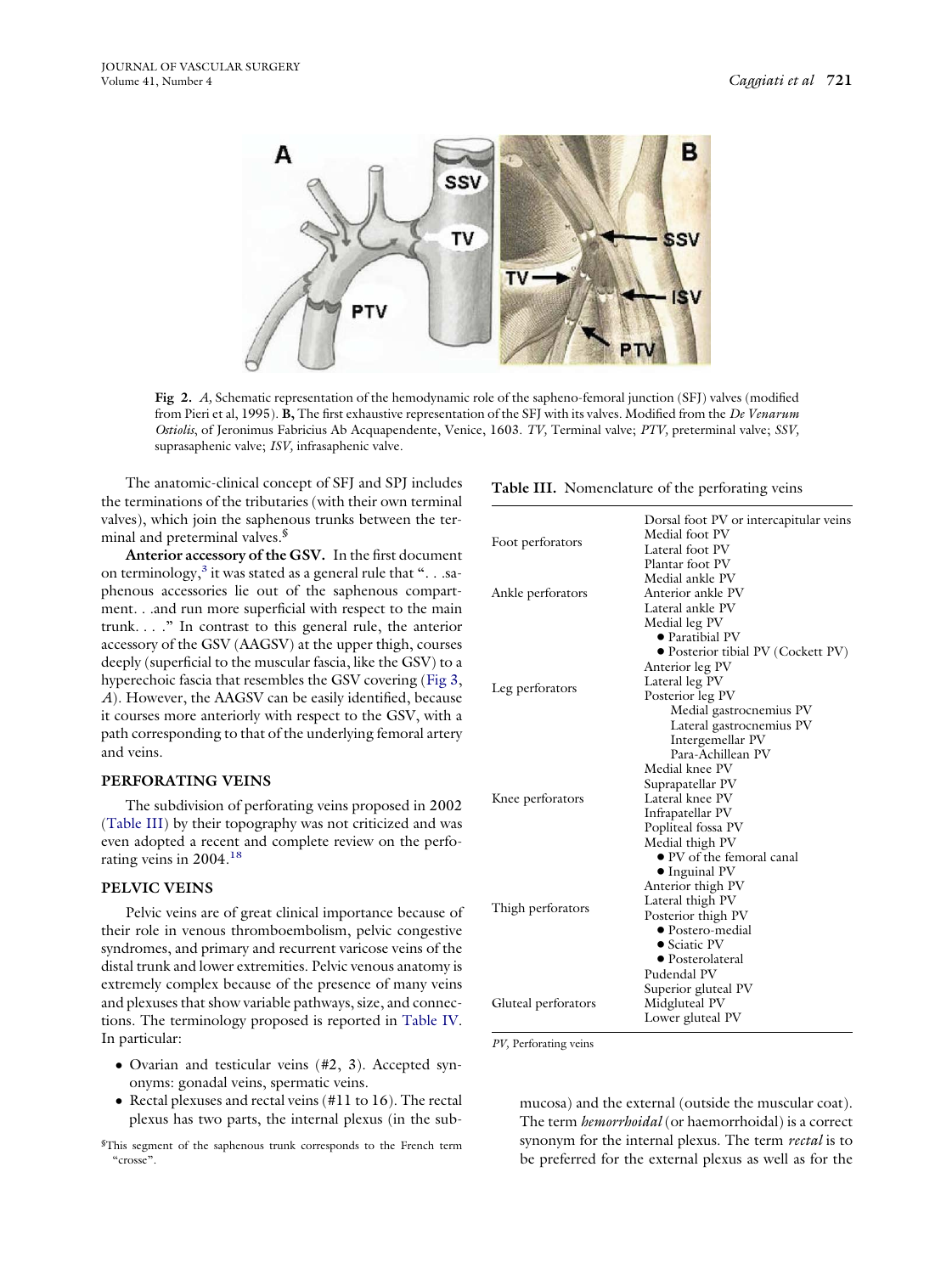|    | Plexus and peripheral veins   |    | Draining veins               |    | Main collectors                   |  |
|----|-------------------------------|----|------------------------------|----|-----------------------------------|--|
| 1  | Pampiniform plexus            | 2  | Ovarian veins                | 4  | Inferior vena cava                |  |
|    |                               | 3  | Testicular veins             |    |                                   |  |
| 5  | Sacral Venous plexus          | 6  | Median sacral vein           | 10 | Common iliac vein                 |  |
|    |                               | 7  | Iliolumbar vein              |    |                                   |  |
|    |                               | 8  | Internal iliac (Hypogastric) |    |                                   |  |
|    |                               | 8  | External iliac               |    |                                   |  |
| 11 | • External rectal plexus      | 13 | Superior rectal vein         | 14 | Inferior Mesenteric vein          |  |
|    | • Internal rectal plexus      | 15 | Middle rectal veins          |    |                                   |  |
| 12 | (Hemorrhoidal)                | 16 | Inferior rectal veins        |    |                                   |  |
|    |                               | 17 | Superior gluteal veins       |    |                                   |  |
|    |                               | 18 | Inferior gluteal veins       |    |                                   |  |
|    |                               | 19 | Lateral sacral veins         |    |                                   |  |
| 20 | Deep perineal veins           |    |                              | 38 | Internal iliac vein (hypogastric) |  |
| 21 | Superficial perineal veins    |    |                              |    |                                   |  |
| 22 | Deep dorsal veins of clitoris |    |                              |    |                                   |  |
| 23 | Deep veins of clitoris        | 27 | Internal pudendal vein       |    |                                   |  |
| 24 | Deep dorsal veins of penis    |    |                              |    |                                   |  |
| 25 | Deep veins of penis           |    |                              |    |                                   |  |
| 26 | Urethral bulb veins           |    |                              |    |                                   |  |
|    |                               | 28 | Obturator veins              |    |                                   |  |
| 29 | Pudendal plexus               |    |                              |    |                                   |  |
| 30 | • Vesical plexus              | 35 | Vesical veins                |    |                                   |  |
| 31 | • Prostatic plexus            |    |                              |    |                                   |  |
| 32 | Uterine plexus                | 36 | Uterine veins                |    |                                   |  |
| 33 | Vein of the broad ligament    |    |                              |    |                                   |  |
| 34 | Vaginal plexus                | 37 | Vaginal veins                |    |                                   |  |
|    |                               | 39 | Pubic veins                  | 43 | External iliac vein               |  |
|    |                               |    | (accessory obturator veins)  |    |                                   |  |
|    |                               | 40 | Sovrapubic veins             |    |                                   |  |
|    |                               | 41 | Inferior epigastric vein     |    |                                   |  |
|    |                               | 42 | Deep circumflex iliac vein   |    |                                   |  |

<span id="page-3-0"></span>

|  | Table IV. Nomenclature of the pelvic veins |  |  |
|--|--------------------------------------------|--|--|
|--|--------------------------------------------|--|--|

veins merging into it. The term *hemorrhoidal* for these vessels should not be used.

- Middle rectal veins (#15). The middle rectal veins do not arise from the rectal plexus but mainly from the neighboring organs (seminal vesicles, bladder, prostate, uterus, and vagina).
- Inferior gluteal veins (#18). This term should not be confused with the term *sciatic vein*, which is used to designate the satellite vein of the great sciatic nerve. The latter is situated between the deep veins of the lower limb and is the main root of the inferior gluteal veins.
- Perineal veins  $(\#20, 21)$ . This term is commonly used in clinical literature, but it lacks a clear definition. The deep perineal veins correspond to the portion of the pudendal plexus lying above the internal face of the perineum. The superficial perineal veins are the network of subcutaneous veins of the urogenital region (posterior labial or scrotal veins, drained by the GSV) and of the perianal region (drained by the hemorrhoidal plexus).
- Pudendal plexus (#29). This lies behind the *symphysis pubis* and is connected with the vesical and prostatic plexuses. Correct synonyms: vesico-prostatic plexus and retropubic plexus (of Santorini).
- Deep veins of the clitoris and of the penis (#22 to 25). These are tributaries to the internal pudendal vein. The

correspondent superficial veins are tributaries to the GSV by way of the superficial external pudendal vein.

- Veins of the broad ligament (#33). These connect the uterine plexus with the inguinal superficial veins. They represent an important pathway for the transfer of transfer venous hypertension from the pelvic district to the anterior abdominal wall and to the lower limb.<sup>19</sup>
- Pubic veins (#39). These ascend on the back of the pubis to connect the obturator veins with the external iliac.
- Suprapubic veins (#40). These are a network of superficial veins that connect the left and right inferior epigastric veins.

# **EPONYMS**

As a general rule, the use of eponyms is discouraged. In the first consensus document, $3$  the committee reported the only eponyms that were correct from the historical and anatomic points of view. A thorough survey of the more recent literature demonstrated that only the following eponyms and synonyms are correctly used in journals with worldwide circulation:

● *Giacomini's vein* designates the medial thigh anastomosis between the SSV with the GSV. Giacomini's vein corresponds to the posterior thigh circumflex vein, which may originate from the SSV or from its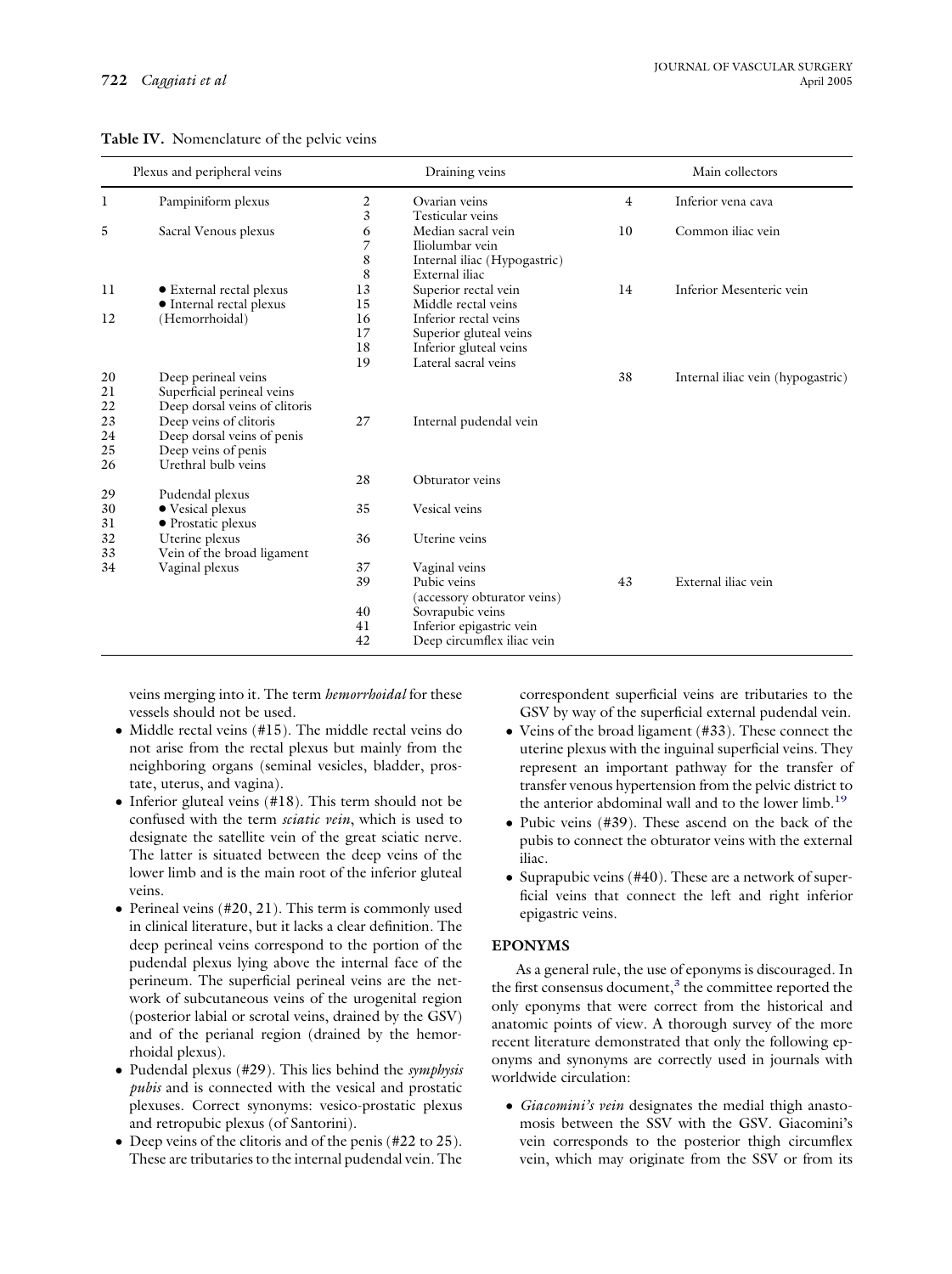<span id="page-4-0"></span>

**Fig 3.** *A,* At the groin, the anterior accessory of the great saphenous vein (GSV) *(arrow)* courses deeply in the subcutaneous layer, and below a hyperechoic fascia that resembles the GSV covering. **B,** The small lumen of a hypoplastic GSV as seen by duplex scan. Note the compensatory enlargement of the overlying saphenous accessory. **C,** Real double GSV. The two veins course within the saphenous compartment and are connected by the saphenous ligament *(arrow)*. **D,** Real double femoral vein. The two veins *(in blue)* course close to the femoral artery *(in red)*.

thigh extension and ends in the GSV or its posterior accessory.

- *Posterior arch vein* designates the vein that lies on the medial surface of the leg, posterior and parallel to the GSV. It corresponds to the leg portion of the posterior accessory of the GSV.
- *Cockett's perforating veins* correspond to the posterior tibial perforators that connect the posterior arch vein with the posterior tibial veins.
- *Santorini's plexus* is an extremely popular term and commonly used by urologists<sup>20</sup> to indicate the retropubic vesico-prostatic plexus.

# **GENERAL TERMINOLOGY**

The calibers of the veins of the lower limbs show a great interindividual variability. In addition, developmental abnormalities may cause segmental intraindividual variations. The terminology used to indicate caliber variations of veins is not uniform because of the subtle differences in interpretation of the correct terms and adjectives that are used to describe different degrees of development of an organ. According to main medical dictionaries<sup>21</sup>:

- *Agenesis* indicates the complete absence of a vein or of a segment of a vein.
- *Aplasia* indicates the lack of development of a vein or of a segment of a vein. The vein is present but diminutive in size and its structure is similar to that in the embryo.
- *Hypoplasia* indicates the incomplete development of a vein or of a segment of a vein. It is less severe in degree than aplasia, and the hypoplastic vein has a reduced caliber with a normal structure (Fig 3, *B*).

In daily clinical practice, these terms could be pragmatically used on the basis of duplex findings. The absence of a vein or of a segment of a vein at routine duplex scanning (8 to 10-MHz probes for superficial veins, 3.5- to 5-MHz probe for deep veins) indicates aplasia, whereas a caliber 50% of normal values indicates hypoplasia.

- *Dysplasia* indicates a complex abnormality of development of a vein or of a group of veins that greatly differs from the normal conditions in size, structure, and connections.
- *Atrophy* indicates a decrease in size or wasting away of a normally developed vein or segment of a vein, following a degenerative process. Wall changes are different, according to the nature of the degenerative process.
- *Venous aneurysm* indicates a localized dilation of a venous segment, with a caliber increase  $>50\%$  compared with normal.
- *Venomegalia* designates diffuse dilation of one or more veins with a caliber increase >50% compared with normal.

**Adjectives distal and proximal.** These adjectives are not uniformly used in the clinical literature when referred to venous structures. A thorough review of the current literature on venous medicine and surgery indicates that *distal* is actually used to indicate the part of the vein away from the heart, whereas *proximal* is towards the heart.

**The correct meaning of the term double.** Real anatomic doubling of a vein occurs only when the two veins show the same path, topography, and relationships, such as the tibial or peroneal veins (Figs 3, *C* and *D*). When one or more vessels course parallel with respect to the main vein